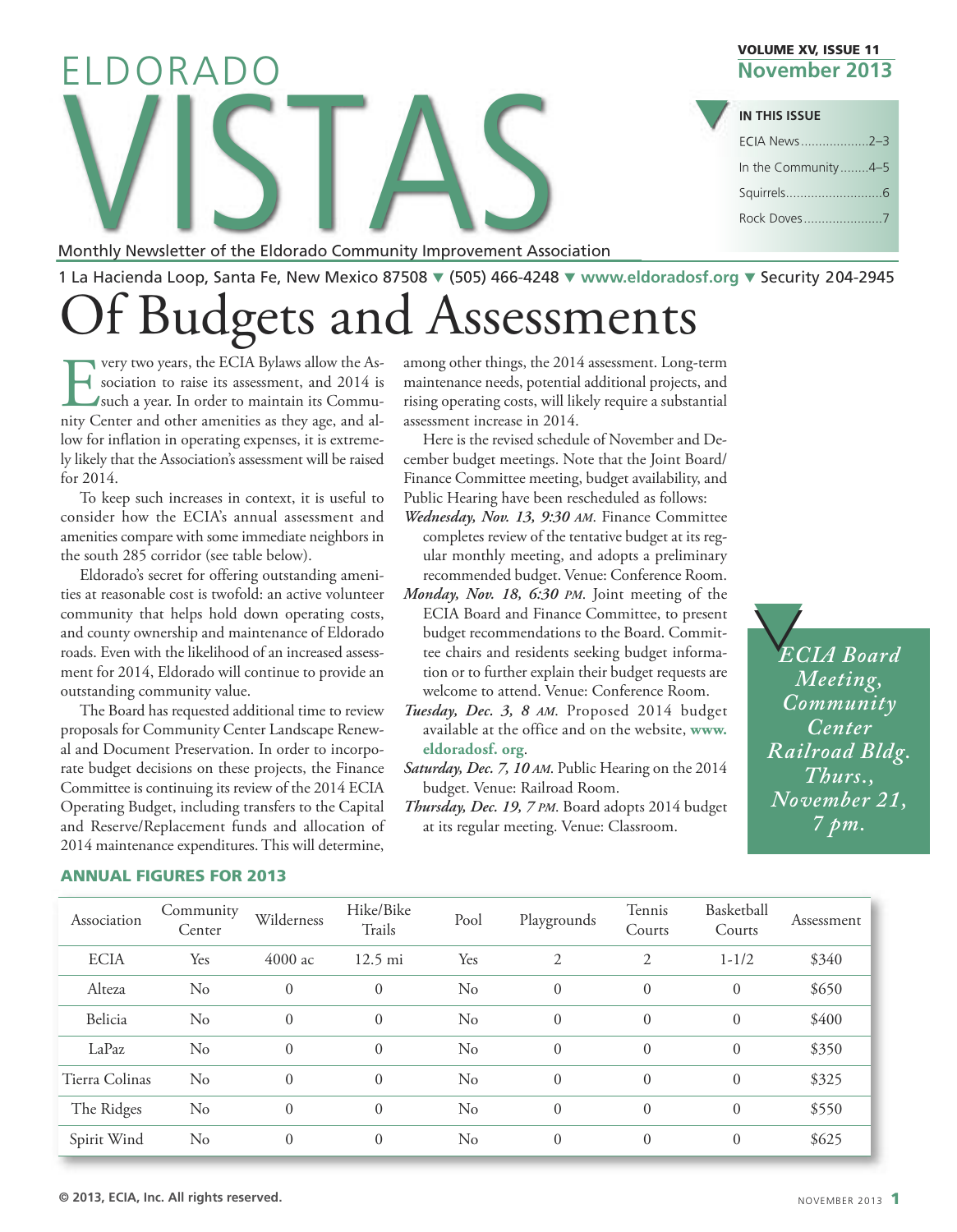

### *Share* your *comments with us!*

*For policy and deadline, see below*

### *Editorial Policy*

t

Vistas invites ideas, stories, photos, and art from the community at large. Please include full name and contact information. The newsletter will not publish material deemed inflammatory, biased, or inappropriate. Submissions will be selected and edited at the discretion of the editor. Community announcements are welcome; accompanying photos are welcome, too.

**DEADLINE:** Newsletter deadline is the 3rd day of each month. Submissions can be dropped off or mailed to the ECIA office or e-mailed to eciadiana@ aol.com. Please include "Attn: Vistas" in your message.

#### *Mission Statement*

The mission of Vistas, the monthly newsletter of the ECIA, is to inform the Eldorado community about issues before the ECIA Board and the membership at large. By so doing, the publication seeks to foster increased neighborhood pride and community participation in the decision making process.

This month, rather than reminding everyone of the dos and don'ts of holiday lighting, I thought I would instead convey my thanks to Eldorado's many fine residents who work hard to respect our valuable Protective Covenants and Building Guidelines. Your respect of these covenants makes Eldorado a more friendly community and ensures that their intent is upheld so that we can all live peacefully in our beautiful setting. As the opening paragraph of our covenants says: Thanks to Residents for Compliance

This Amended and Restated Declaration (hereafter "Restated Declaration") is made by the Eldorado Community Improvement Association, Inc., a New Mexico non-profit corporation, (hereafter "the Association" or "ECIA") for the express purposes of protecting the natural beauty and environment of the community of Eldorado at Santa Fe, providing an attractive rural

# *Recent Board Actions*

The ECIA Board held its regular meeting on<br>September 19, with Board members present:<br>Dag Ryen (Acting President and Chair), Todd<br>Handy (Treasurer). Pam Henline, and Ian Pietrzak. September 19, with Board members present: **Dag Ryen** (Acting President and Chair), **Todd Handy** (Treasurer), **Pam Henline**, and **Jan Pietrzak**. **Nolan Zisman** (Secretary) was absent, excused. The following formal actions were taken unanimously, unless otherwise noted, without the Chair voting:

- q **Karen Mounsey** and **David Perlmutter** were appointed to fill vacant positions on the Board and were present to vote for the rest of the meeting.
- $\nabla$  The Election Committee Charter, Election Committee Nomination Petition, and Election Policy and Procedures were approved
- All residents were invited to a Town Hall open forum at La Tienda on October 2.
- All Association members were invited to an open forum at La Tienda, 7 PM, on October 23 to discuss the process for upcoming Board elections.
- Treasurer Handy reported that over \$10,000 has been recovered from the perpetrators of the 2009 embezzlement.
- $\nabla$  A Capital project for a concrete sidewalk from the Community Center middle parking lot to the inner parking lot was approved, NTE \$5,000.
- A Home Profession permit was granted for 4 Eldorado Circle for a construction business office.
- A Home Profession permit was granted for 57 Verano Loop for a web design office.

setting for residential neighborhoods and home sites and preserving property values.

The cooperation of our residents is demonstrated by the fact that as of September 30, 189 residents have submitted architectural plans to the ECIA for a variety of home projects, and as of this date, only 16 residents have had to be cited for initiating projects without first coming to the ECIA for approval.

I would also like to thank all of the members of the ECIA Architectural Committee for their hard work and dedication to the ECIA. Year to date, the committee has held 18 Architectural Committee meetings, in addition to the many site visits on lots. It is the committee's goal to review potential projects in a fair and non-biased manner and to work to ensure that all projects are in keeping with the intent of the Eldorado covenants and guidelines.

*–Mark Young, Covenant Compliance Representative*

- $\nabla$  A variance was granted for 4 Azul Drive for a 7foot-high screening fence, where 6 feet is the Guideline height, because of lower lot elevation.
- $\nabla$  A variance was granted for 15 Balsa Road for an existing fence in the 20-foot setback, used for screening a neighbor's trailer.
- $\nabla$  A variance was granted for 2 Moya Place for a carport to be located 17 feet from the house, where the Guideline maximum distance is 15 feet, and without a connecting feature, because of an existing fence and vegetation.
- $\nabla$  A variance was denied for 24 Monterrey Road for one partially constructed cement planter to remain 2 feet inside the required 20-foot side setback (2- 1-2).
- ▼ A variance was approved for 24 Bonito Road to replace an existing cedar fence with a new coyote/ stucco pilaster fence encroaching 8 feet into the 50-foot setback because of site characteristics.
- $\nabla$  A variance was approved for 41 Azul Loop for a wall and gate 7 feet into the 20-foot side setback because of site characteristics.
- $\nabla$  A variance was approved for 62 Avenida Compadres to allow a ground-based solar array of 48 panels located 180 feet from the house, where the Guideline maximum is 15 feet (3-0-2).
- $\nabla$  A variance was approved for 4 Verano Lane to build an 8-foot-tall coyote fence to screen a pop-up trailer, where 6 feet is the Guideline maximum height, with the condition that the fence be removed or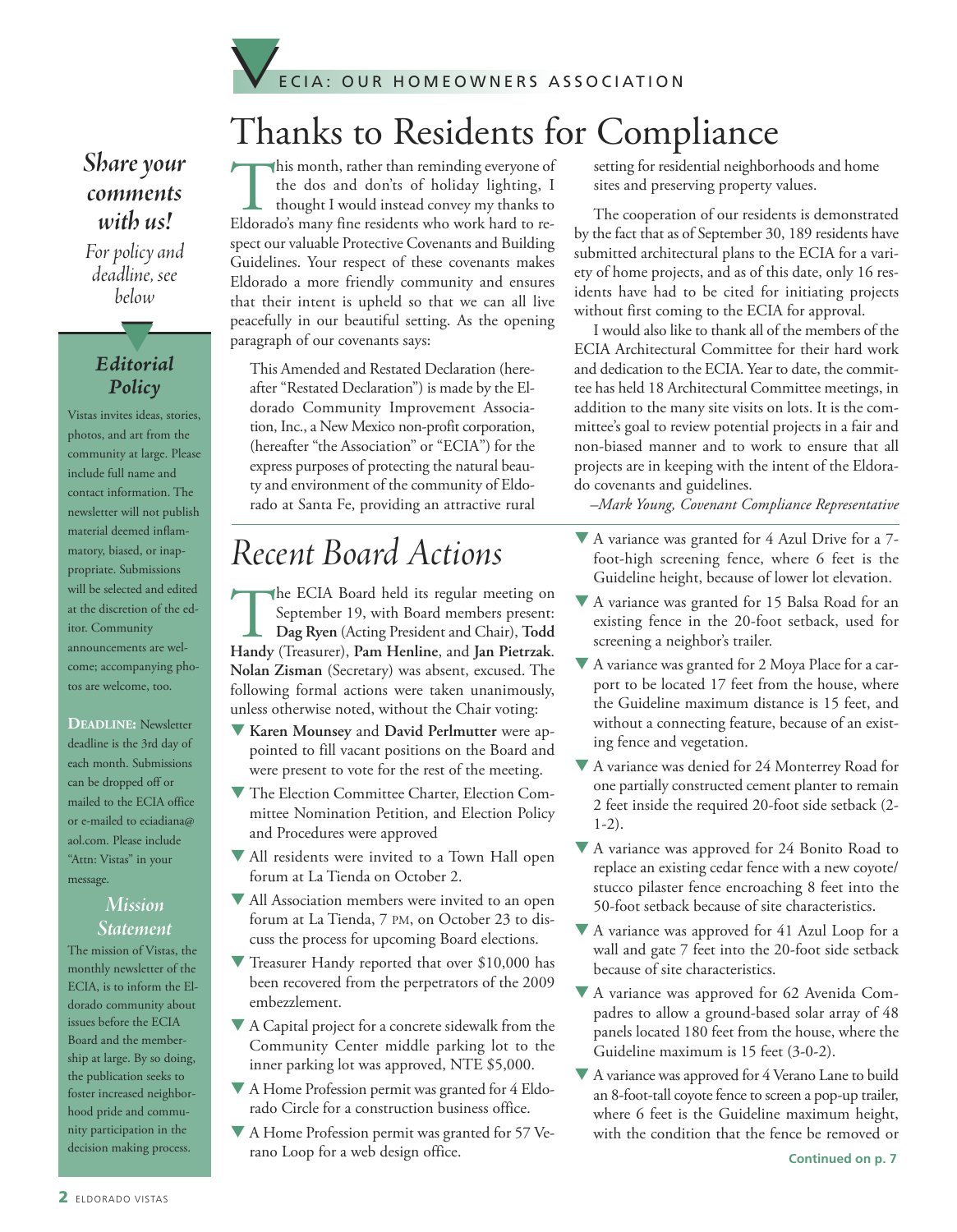## E C I A : OUR HOMEOWNERS ASSOCIATION ECIA: OUR HOMEOWNERS ASSOCIATION

## *Message from the ECIA Board*

Everyone agrees that the debate in Eldorado over<br>
keeping backyard poultry has tested the pa-<br>
tience, temper, and friendships of those in-<br>
volved. Fortunately, as the lawsuit over the matter keeping backyard poultry has tested the patience, temper, and friendships of those involved. Fortunately, as the lawsuit over the matter moves into its final stages, there is hope that it can soon be resolved.

At issue is not whether we humans can build significant attachments to docile, trusting hens. What is at stake is the credibility of the covenants that every homeowner in Eldorado at Santa Fe agreed to be bound by upon taking title to their residences. Those covenants run with the actual land, not with any particular owner, who may come and go.

In part due to the turmoil, the Eldorado Board of Directors has seen considerable turnover in the recent past. We are grateful that two new volunteers have stepped forward to give of their time and expertise to the complex issues facing our community.

**Karyn Mounsey** is a new Eldorado resident, having relocated from Los Angeles after more than 40 years as a legal secretary and researcher. She was born and raised in the Midwest and is a diehard Notre Dame fan! Her outside interests include photography (including darkroom), stained glass, and High Sierra backpacking (while living in southern California).

**Dave Perlmutter** is a retired attorney who came to Eldorado in 2009. He got his law degree from the University of Wisconsin and returned to New York to practice both civil and criminal law. Since retiring, he has been involved in building classical and acoustic guitars and participates in the Eldorado studio tour. He and his wife, Noreen, enjoy the weather and the landscape of Santa Fe and northern New Mexico.

Following the appointment of the new members, the Board of Directors has elected new officers: President, **Dag Ryen**; Vice-President, **Jan Pietrzak**;Treasurer, **Todd Handy**; and Secretary, **Karyn Mounsey**. Happy Thanksgiving, everyone!

*–The Board of Directors*

*of the Eldorado Community Improvement Association*

## Hike/Bike Trail Maintenance

The Eldorado Community Improvement Association and Santa Fe County have reached an important agreement that will ensure the on-<br>poing maintenance and rehabilitation of our 12.3 ciation and Santa Fe County have reached an important agreement that will ensure the ongoing maintenance and rehabilitation of our 12.3 miles of hike/bike trails. After months of meetings and negotiations, the Santa Fe County Commission approved the agreement on September 23, setting the stage for extensive construction and maintenance activities next spring.

ECIA has for years had sole responsibility for maintaining the trails and will continue to do so in the future.The agreement recognizes, however, that multiuse trails such as ours have a finite use-life. They deteriorate after years of freeze-thaw cycles and usage to the point where maintenance is no longer cost effective. According to the terms of the new agreement, Santa Fe County will assume responsibility for the trails, which are county property, when they deteriorate to a point where further maintenance is not warranted.

Thanks to the efforts of our county commissioner, **Liz Stefanics**, some monies have already been set aside for this purpose. The county will reconstruct parts of our trail system next spring, beginning with segments near the school.

To assess the usefulness of our trails, the agreement relies on a common standard in the industry called the PASER system, which assigns grades between 1 and 10 to individual segments of trails. When a trail falls

below a grade of 4, the county will assume responsibility for it and begin to plan for its rehabilitation. Evaluation of the trails will be conducted by ECIA annually, and the entire trail system will be reviewed by the county and ECIA representatives every five years.

ECIA, for its part, will continue to devote its efforts to maintaining the trails at as high a standard as possible. Work is expected to begin on the long stretch of trail along Vista Grande even before snow flies. Contracts for maintenance on other segments will be let next year. Among the benefits of the agreement will be the ability for ECIA to tap into the expertise of Santa Fe County's public works engineers and staff to maximize the quality of our maintenance work.

For the immediate future, the focus will be on repaving failed trail segments. But the agreement envisions that ECIA representatives will be involved in the design of new trails when and if funding becomes available from the state or the county. The agreement does not preclude the possibility of using surfaces other than asphalt in the future.

Trail maintenance will continue to be a major expense for ECIA. However, previous surveys have shown that the trails are among our most popular and heavily used amenities. The new agreement with the county will help ensure our ability to keep a quality trail system of which not only Eldoradoans, but all of Santa Fe County can be proud.

**ECIA OFFICE #1 La Hacienda Loop Santa Fe, NM 87508 466-4248, 466-4249 ecommunity@aol.com www.eldoradosf.org Security 204-2945 BOARD OF DIRECTORS President Dag Ryen D.Ryen@eldoradosf.org Vice-President Jan Pietrzak J.Pietrzak@eldoradosf.org ecreta Karen Mounsey K.Mounsey@eldoradosf.org Treasurer Todd Handy 466-3785 T.Handy@eldoradosf.org Directo Pam Henline P.Henline@eldoradosf.org Director David Perlmutter D.Perlmutter@eldoradosf. org COMMITTEE CHAIRPERSONS Architecture: Katherine Mortimer Conservation: Jim Daniel & Cherry Payne Election: Kathie Graham Facilities & Grounds: David Lovro Finance: Dan Drobnis Information: Frank Schober Neighborhood Watch: Marilyn Walker Roads: Open Stable: Gretel Underwood (Interim Chair) Sustainability, Planning, & Education: Steve Rudnick ECIA STAFF General Manager Bill Donohue 466-4248, gmbill1@aol.com Covenant Compliance Rep Mark Young 466-4248 mark@eldoradosf.org Community Services Mgr Raven Hicks 204-2945, eciasm@aol.com VISTAS NEWSLETTER Editor & Designer Carol Leyba 466-1158 cbsleyba@comcast.net Webmaster: Jack Arnold webmaster@eldoradosf.org Editorial Assistant: DiAna Gutierrez 466-4248 eciadiana@aol.com COMMUNITY RESOURCES Vista Grande Library 466-READ Fire and Rescue 466-1204 eldoradofirerescue.org County All Purpose 820-CNTY (2689)**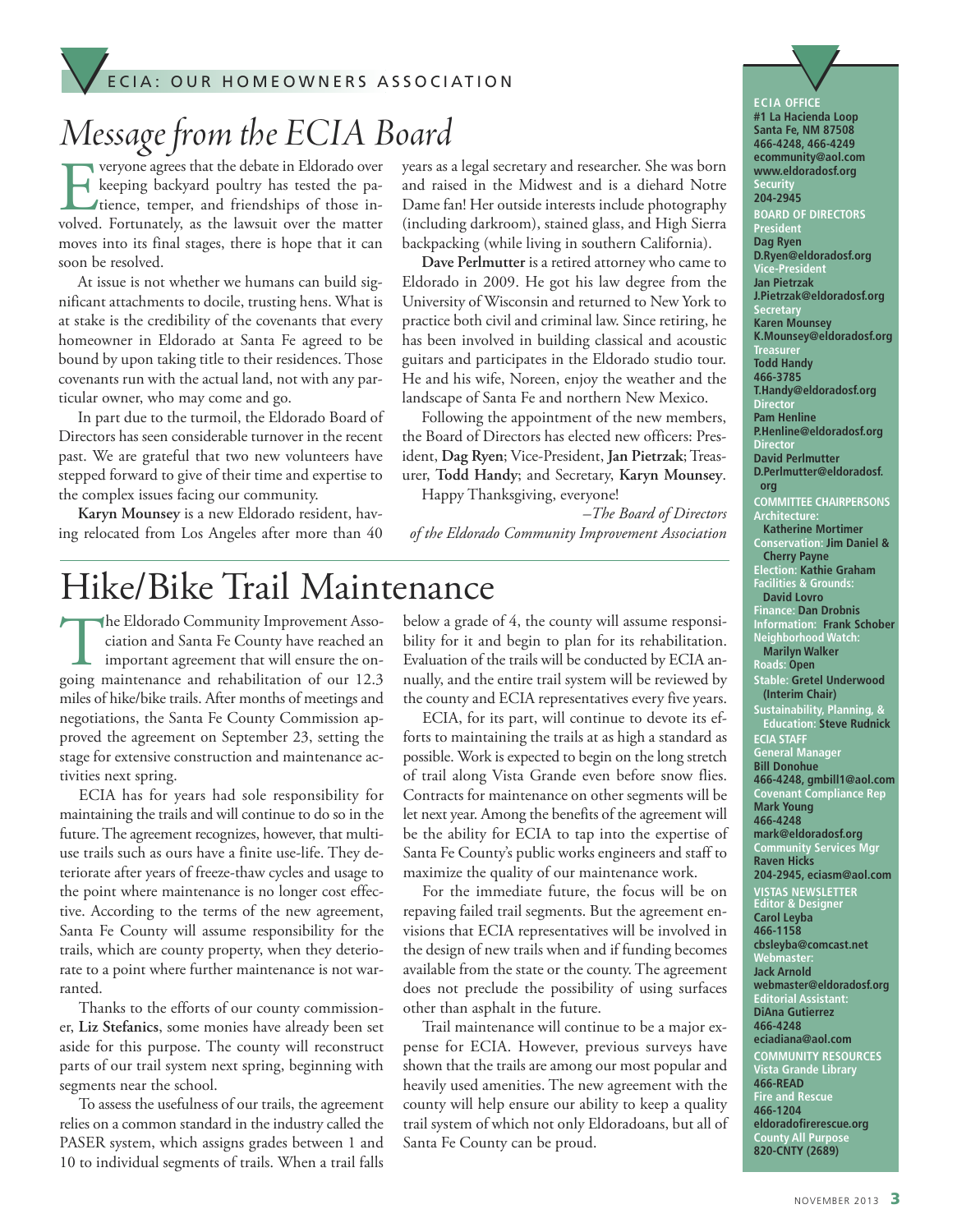#### **Vistas Needs Writers!**

With the departure of valued committee member Don Day**ton**, the Information Committee is short a writer or two. Monthly meetings are held on theTuesday following the thirdThursday of each month in the Community Center Conference Room at 7 PM, where writing assignments are planned. Interested? Contact **Frank Schober**, 310-8593, or come to the next Information Committee meeting on Nov. 26.

#### **Climate Cabaret**

SERA is hosting a lively, familyfriendly event on Sat., Nov. 3, at The Performance Space at La Tienda, 9:30 AM–noon: Climate Cabaret—A Community CabaretTakes On A Changing World and Climate. Hosted by Sustainable Eldorado Residents Alliance (SERA). \$5 suggested donation at door.

#### **Reel New Mexico**

On Wednesday, Nov. 3, Reel New Mexico screens "Elvis Has Left the Building," an underrated and overlooked comedy, partially shot in New Mexico, including a few scenes in the El Dorado area and at Harry's Roadhouse! LaTienda Performance Space, 7 PM; \$5 suggested donation at door. 466-1634.



**Qigong class now at La Tienda.**



**A model railway based on a fictional location in the United States. Photo Graham Causer, Wombourne, UK.**



#### **Volunteers Needed for Wilderness Preserve Projects**

Our amenities help to make Eldorado a unique and attractive place to live. Surveys show that most residents of Eldorado consider the Wilderness Preserve one of the top three amenities. The ECIA Conservation Committee is charged with managing the Preserve, most significantly maintaining the network of trails. Community members can help in the upkeep of these trails by participating in periodic volunteer workdays held by the committee.

This spring it became apparent that the southern portion of Trail 201 had severe erosion issues that could potentially lead to loss of portions of this trail. During three workdays, committee members worked to prevent further erosion of this area. This work was supervised by our consultant, **Jan Willem Jansens**, an established expert in erosion control. A small group of community volunteers used rocks to build erosion control structures to regulate the flow of water (see photo, back page). Dead logs and branches were used to indicate areas that hikers should avoid. Several more days will be required to complete this project.

We have noted a decline in community volunteers in the past few years. We could accomplish more if we had help from more of our residents. The work is varied, with tasks appropriate for any fitness level, requiring no particular expertise. We would like to build a mailing list of residents who might help when they have time. There is no obligation once your name is on the list, but you would receive an email regarding workdays and other activities. If interested, send your name and email address to Mark Young at **mark@eldoradosf.org**. Your help will be greatly appreciated.

#### **Model Railroaders Open House**

On November 9, two Eldorado-area model railroaders are taking part in a free Open House for National Model Railroad Month. **Bob Spude** and his family, at 2 Alcalde Road, and **Bob Hayden,** 7 South Hijo de Dios, invite Eldoradoans to see their trains between 1 and 4 PM on that date. The Spude trains are HO and N scale. Hayden's layouts include HO, HO narrow gauge, and Oscale narrow gauge scenes with trains running to delight children of all ages. Other members of the Santa Fe Model Railroad Club hold open houses during the month; details are online at the Club website, **santafemodelrailroadclub.org**.



This month's Santa Fe Model Railroad Club meeting is Wednesday, Nov. 13, at 7 PM at the home of Bob Spude, 2 Alcalde Road, in Eldorado. SFMRRC invites anyone interested in model trains to attend this meeting as their guest, and learn more about "The World's Greatest Hobby."

#### **New Weekly Qigong Class**

*Qigong* (pronounced "chee-gung") can be a challenging concept to understand. Basically, one learns to cultivate through practice (or *gong*, pronounced "gung") one's own energy (or *qi*, pronounced "chee") through simple, non-impact movements that circulate that energy in the body. This ancient Chinese art and science of gentle yet powerful movements is designed to improve overall vitality, strength, and balance, along with developing a sharper, calmer mind. Qigong builds energy without expending energy.

Classes are taught in such a way that everyone is able to immediately begin a practice; no prior experience is necessary.The practice is particularly beneficial for the elderly, because of the ease of the movements. Practitioners discover how they can regain a youthful vitality and increased mobility while preventing illness and injury. This improved energy flow washes toxins from the body. Life events and emotions become less intense as the body and its glands and organs find new balance.

Classes are held at the Aspen Santa Fe Ballet room at La Tienda each Tuesday morning from 7:30 until 8:45 AM. Dress in comfortable layers. Bring a yoga mat or blanket. Note that classes are scent-free and wheelchair accessible.

Teacher **Rose Allen** was introduced to the practice of Qigong in 2005 and relocated to Santa Fe in order to attend the MogaDao Institute. Her vision is to share this practice with as many people as possible. Contact Rose at **roseallenpromo@gmail. com** or 503-961-2242.

#### **News from Eldorado/285 Recycles**

The Reuse Area at the Eldorado Transfer Station (ETS) is now open. Patrons using punch cards or bag stickers can leave usable or easily repairable items in the roofed Reuse Area adjacent to the recycling dumpsters, rather than in the Tipping Building, where everything is destined for the landfill. Other ETS patrons are free to take away any items in the Reuse Area that they can use. This is not a place for donations, and no tax credit can be given.

Eldorado/285 Recycles and the County Solid Waste and Recycling Division (which operates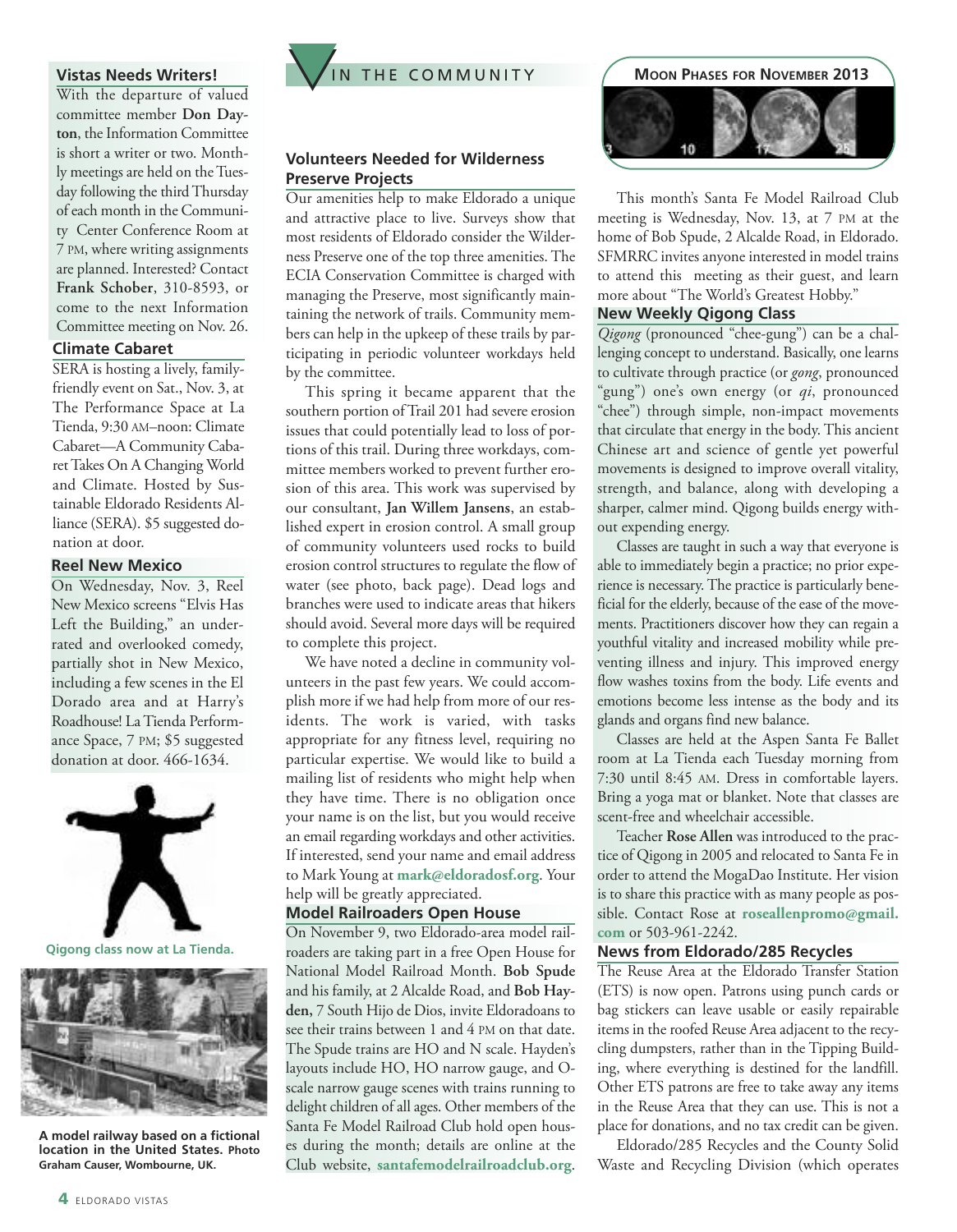#### **PROTECT OUR NIGHT SKIES:**

Lights left carelessly on may spoil the views of our night sky.

ETS) recommend that good items be donated to local charities. However, sometimes there are reasons (moving or vacating dates, for example) that may lead patrons to bring everything they want to get rid of to ETS. The Reuse Area is then the "last chance" to divert good items from the landfill. Items not "adopted" from the area after a limited time will be sent to the landfill.

Eldorado/285 Recycles held a ribbon-cutting ceremony in honor of the Reuse Area reopening on October 15. Speakers included County Commissioners **Kathy Holian** and **Liz Stefanics** whose adjacent districts are served by the ETS.

We have now added used rubberbands to the hard-to-recycle items we collect in the hallway of Building B of La Tienda. Our local newspaper carriers, at their own expense, pay for the rubberbands used in their daily deliveries. **Janet Eigner** got tired of collecting them and not knowing what to do with so many and persuaded Eldorado/285 to collect them. When enough are accumulated, we will return them to the carriers for reuse.

On Saturday, November 16, we will celebrate America Recycles Day from 10 AM to 2 PM at a table in front of the Eldorado Supermart. We will have handouts, a contest, and lots of information to share. There will be an added service of electric cord repair.

Eldorado/285 Recycles recently "adopted" Avenida Vista Grande from US 285 to Torreon for cleanup.To commemorate America Recycles Day, on November 15, members will do a trash pickup in that area.

> *–Karen Sweeney Eldorado/285 Recycles*

# November Events

## *Leftout? Help us compileacomprehensive events listing.*

Email eciamarilyn@aol.com with your meeting/event information, or bring it to the ECIA office by the 3rd of the month for publication in the following month's Vistas. Please include "Attn: Vistas" and be sure to indicate:



**1. Type of Event 4. A Resource Person** (one who can answer Photographs (digital or snapshots) are encouraged!

**2. Location** questions both about the event and the sponsoring **3. Date & Time** organization) and his/her telephone number.

Note: All meetings are at the Community Center, unless otherwise noted. *LR=Living Room, F=Foyer, CFR=Conference Room, CR=Class Room, RR=Railroad, K=Kitchen*

|                                        | $\text{Ln} = \text{Liping}$ Noom, $\text{L} = \text{Lipq}$ , $\text{C}\text{L}\text{R} = \text{Cop}(n)$ Noom, $\text{C}\text{R} = \text{Cans}$ Noom, $\text{R}\text{C} = \text{Rum}(n)$ |                     |              |               |
|----------------------------------------|-----------------------------------------------------------------------------------------------------------------------------------------------------------------------------------------|---------------------|--------------|---------------|
| <b>SPECIAL EVENTS</b>                  |                                                                                                                                                                                         |                     |              |               |
| Preliminary Budget Review              | Wed., Nov. 13, 9:30 am                                                                                                                                                                  |                     |              | CFR           |
| <b>Budget Recommendation</b>           | Mon., Nov 18, 6:30 pm                                                                                                                                                                   |                     |              | CFR           |
| ECIA Office closed                     | Thurs-Fri, Nov. 28-29                                                                                                                                                                   |                     |              |               |
| <b>COMMITTEE MEETINGS</b>              |                                                                                                                                                                                         |                     |              |               |
| <b>Architectural Committee</b>         | Tues., Nov. 12, 7-9 pm                                                                                                                                                                  | Mark Young          | 466-4248     | Foyer         |
| Architectural Committee                | Tues., Nov. 26, 7-9 pm                                                                                                                                                                  | Canceled            | 466-4248     | Foyer         |
| Board Work Study                       | Thurs., Nov. 7, 7-9 pm                                                                                                                                                                  | <b>ECIA</b>         | 466-4248     | CFR           |
| Board Work Study                       | Mon., Nov. 18, 7-9 pm                                                                                                                                                                   | <b>ECIA</b>         | 466-4248     | CFR           |
| <b>Conservation Committee</b>          | Tues., Nov. 5, 7-9 pm                                                                                                                                                                   | Jim Daniel          | 609-941-4527 | F             |
| <b>ECIA Board Meeting</b>              | Thurs., Nov. 21, 7-9 pm                                                                                                                                                                 | <b>ECIA</b>         | 466-4248     | <b>RR</b>     |
| Facilities & Grounds                   | Wed., Nov. 6, 4-6 pm                                                                                                                                                                    | Jeanne Calzada      | 466-1947     | CFR           |
| <b>Finance Committee</b>               | Wed., Nov.13, 9:30-11:30                                                                                                                                                                | Dan Drobnis         | 466-4781     | CFR           |
| <b>Information Committee</b>           | Tues., Nov. 26, 7-9 pm                                                                                                                                                                  | Frank Schober       | 310-8593     | CFR           |
| Road Committee                         | Mon., Nov. 4, 6-8 pm                                                                                                                                                                    |                     | 466-4248     | CFR           |
| Stable Committee                       | Wed., Nov. 27, 7-9 pm                                                                                                                                                                   | Gretel Underwood    | 466-7825     | CFR           |
| <b>SPE Committee</b>                   | Thurs., Nov. 14, 7-9 pm                                                                                                                                                                 | Steve Rudnick       | 466-1335     | CFR           |
| <b>MONTHLY / SEMI-MONTHLY MEETINGS</b> |                                                                                                                                                                                         |                     |              |               |
| EAW&SD*                                | 1st & 3rd Thurs, 7-9 pm                                                                                                                                                                 | Anna Mondragon      | 466-1085     | RR/CR         |
| Eldorado Arts & Crafts                 | Last Thurs., of month                                                                                                                                                                   | Barrie Brown        | 466-3035     | CC            |
| Eldorado Camera Club                   | 4th Wednesday, 7-9                                                                                                                                                                      | biordi@aol.com      |              | La Tienda     |
| La Canada Wireless                     | 2nd & 4th Mon., 7-9 pm                                                                                                                                                                  | lcwireless.org      |              |               |
| Library Book Group                     | 2nd Saturday 9-10:30                                                                                                                                                                    | Joan LaMarque       | 466-6000     | CFR           |
| Roadrunner RV                          | 3rd Tues. of month                                                                                                                                                                      | Pat Stewart         | 820-0303     |               |
| Search & Rescue                        | 2nd Thurs, 5-9 pm                                                                                                                                                                       | santafesar.org      |              | CR            |
| <b>WEEKLY MEETINGS</b>                 |                                                                                                                                                                                         |                     |              |               |
| AA                                     | Tues., 5:45-6:45 pm                                                                                                                                                                     |                     |              | CFR/LR        |
| AA                                     | Wed., 10:30-11:30 am                                                                                                                                                                    |                     |              | CFR/CR        |
| AA                                     | Thurs. 5:30-6:30 pm (Women Only)                                                                                                                                                        |                     |              | <b>CFR</b>    |
| AA                                     | Fri., 6-7 pm                                                                                                                                                                            |                     |              | <b>CFR/LR</b> |
| AA                                     | Sat., 10:45-11:45 am                                                                                                                                                                    |                     |              | CFR           |
| AA                                     | Sun., 5:15-6:15 pm                                                                                                                                                                      |                     |              | LR/CFR        |
| Boy Scout Troop 414                    | Wed., 7-9 pm                                                                                                                                                                            | Fritz Denny         | 466-4070     | RR, CR, LR    |
| <b>Bridge</b>                          | Every Fri., 1-4:30 pm                                                                                                                                                                   | Jim Davidson        | 670-6949     | LR            |
| <b>Bridge</b>                          | Every Other Fri., 9-noon                                                                                                                                                                | Natalie Bernet      | 466-6118     | LR.           |
| Community Church**                     | Sun., 9:00 & 10:30 am                                                                                                                                                                   | David McPherson     | 466-2495     | La Tienda     |
| Eldorado Hikers                        | Tues., 8:30 am                                                                                                                                                                          | Terry Gibbs         | 466-6914     | CC            |
| Fire & Rescue Training                 | Wed., 7-9 pm                                                                                                                                                                            | Fire Station Office | 466-1204     | Station       |
| Fire & Rescue Work Duty                | Sat., Call for time                                                                                                                                                                     | Fire Station Office | 466-1204     | Station       |
| Knitting Club                          | Tues., 10-12 noon                                                                                                                                                                       | Joyce Hanmer        | 466-3018     | LR            |

\* Eldorado Area Water and Sanitation District

\*\*For other religious/spiritual services, go to http://santafe.areaconnect.com/churches.htm \*\*\* Reservations Required

**VISIT OUR WEBSITE: [www.eldoradosf.org](http://www.eldoradosf.org)**

Life Drawing Mon., 10-12 noon Jack McCarthy 466-9601 RR Mah Jongg Fri., 1-4:30 Nancy Robbins 466-1780 CR Overeaters Anon Mon., 7-8 pm Kate 216-5302 LR Senior Lunch\*\*\* Mon.–Fri., 11:30-12:30 pm Senior Center 466-1039 Square Dancing **Fri., 6-9 pm** David Lovro **466-0540** RR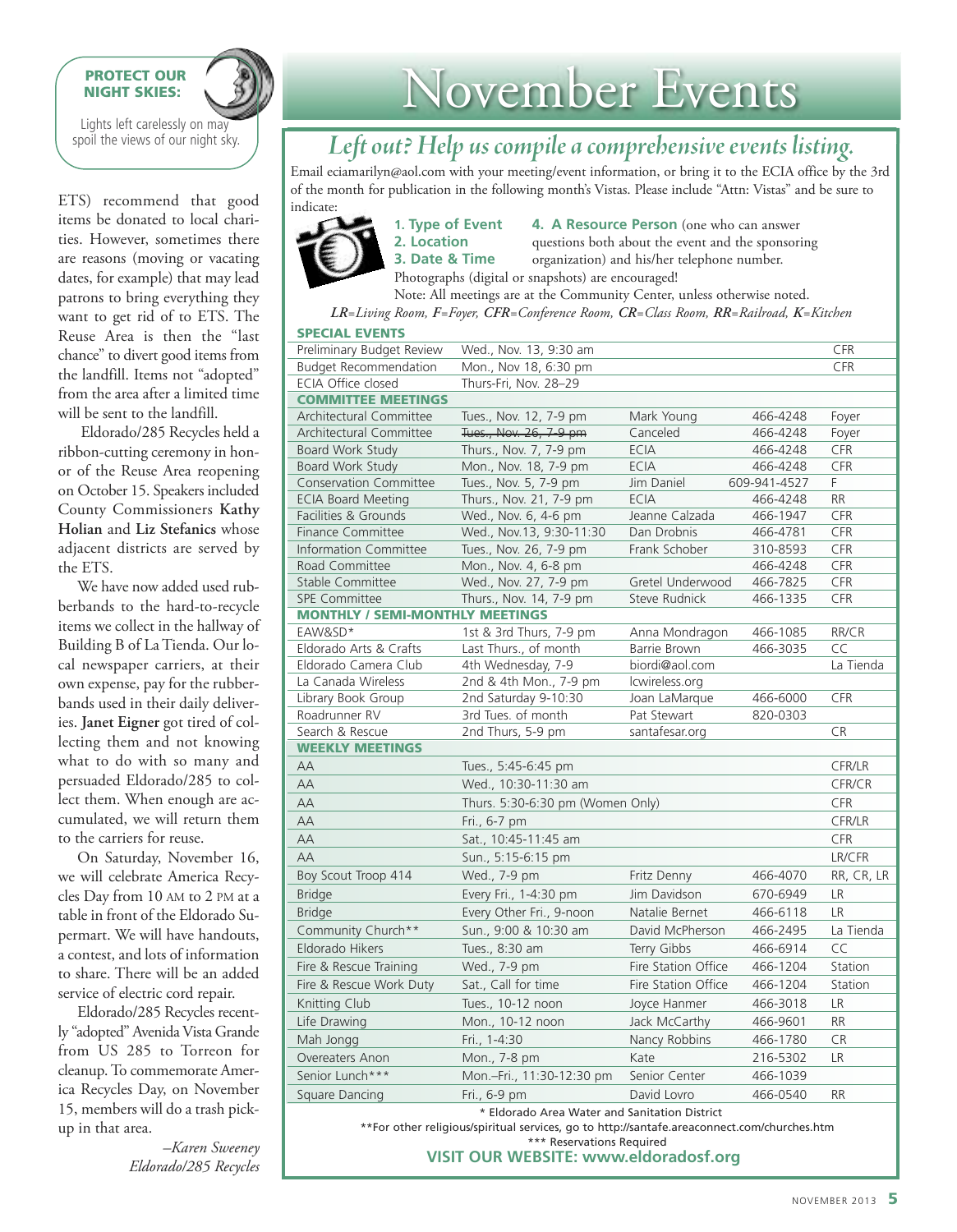

## Squirrels and Trees

A t a dinner party recently, friends wondered if<br>there are squirrels in the neighborhood. "I've<br>but I haven't seen any squirrels." said a guest. In fact. there are squirrels in the neighborhood. "I've seen small rodents that look like prairie dogs, but I haven't seen any squirrels," said a guest. In fact, what that neighbor thinks was a prairie dog was probably a Spotted Ground Squirrel, common to Eldorado.

The Spotted Ground Squirrel, one of the smallest ground squirrels in North America, is typically 7 to 10



OUR ENVIRONMENT

 $\bigvee$ 

 $\bigvee$ 

**Rock Squirrel having a nibble.**



**Spotted Ground Squirrel in a common pose.**

inches long (including tail). In contrast, the Rock Squirrel, another ground squirrel common to Eldorado, is twice as big, measuring 17 to 20 inches long (including tail). In addition to the dissimilarity in size, the two can be differentiated by their tails (Spotted Ground Squirrel tails are flatter and about half the length of the body; Rock Squirrel tails are bushy and almost as long as the body) and their ears (Spotted Ground Squirrel ears are smaller and lay almost flat; Rock Squirrel ears are much larger and upright).

Both squirrels are fast runners and good climbers. They dig burrows for shelter and safety, and they tend to stay close to home. Squirrels' eyes, set high on their heads, allow for good visibility when looking out of the burrow. Squirrels are active during the day, feeding primarily on plants and insects, and in turn they are prey to hawks, snakes, coyotes, and badgers. The young are born, in nests in the home burrows, without hair and with their eyes closed. The average squirrel lifespan is 3 to 4 years.

Similar to prairie dogs (for whom they are often mistaken), Spotted Ground Squirrels have an especially sophisticated communication system, with seven or so alarm calls and signals—the most common being foot stomping. Like other rodents, squirrels can be destructive—digging and eating vegetation—and they can carry fleas and other parasites. But, like all native animals, they serve a useful natural purpose, including propagating seeds from plants and trees.

Squirrels, like a number of other animals, hibernate in winter by lowering their metabolism so that they require little or no food. But how do trees, which rely in part on their symbiotic relationship with squirrels, survive the winter?

Because deciduous trees contain water in their leaf cells, which would be damaged by freezing, they have evolved a cycle of hormones to drop their leaves in the fall and grow new leaves in the spring. In autumn, the green chlorophyll—one of the chemicals in the cells

that convert light energy (photons) into food (glucose) —die, thus allowing the other chlorophylls to show. This gives us the beautiful fall display of red-orangegold colors.

Evergreens are aided in winter survival by the waxy-like substance on their needles which helps them resist freezing. Sap, which is temperature sensitive, also slows its flow in the colder months. Sap, which occurs in both deciduous and evergreen trees, is the thick fluid that carries water and nutrients from the roots up the tree to the glucose-manufacturing plants in the leaves or needles. Sap also carries water and glucose down to the roots.

References for this article are available on request. Founded as a subset of Neighborhood Watch, the Flora and Fauna group's mission is to encourage and educate residents on respectfully coexisting with local plants and wildlife, including preservation of native flora and fauna in light of our changing climate.

We encourage you to contact us! Flora and Fauna members are **Bonnie Mahlum** (President), **Ann Wood**, **Cliff Wood**, and **Julia Kinney**. We can be reached at **EldoradoFloraFauna@yahoo.com**.

–*Flora and Fauna Working Group*



**Another view of the Spotted Ground Squirrel.**



**Rock Squirrel stashing seed in cheek pouches to take to burrow for winter. All photos © Ann V. Wood.**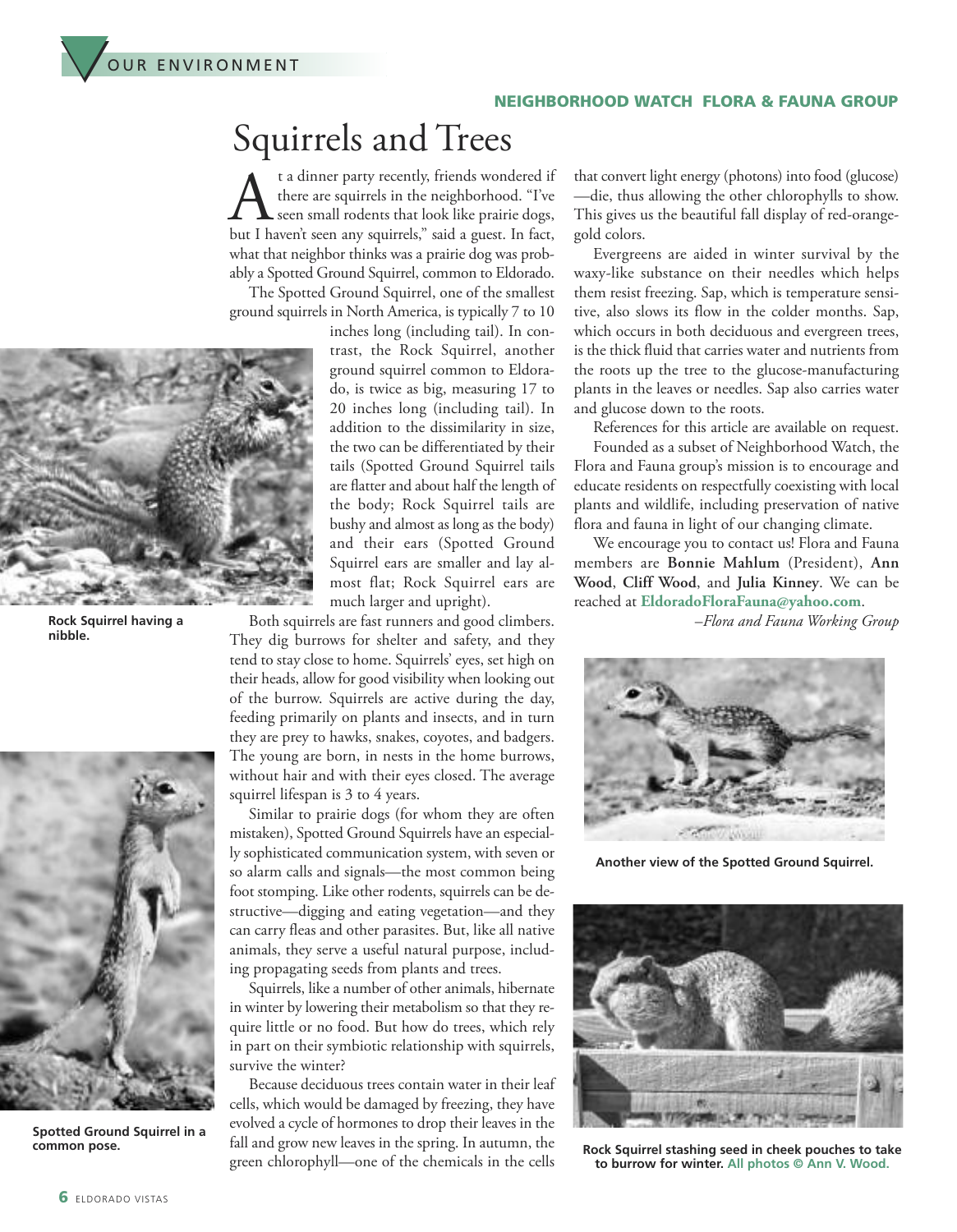

# *RockDove (RD), Part 1*

O you know the Rock Dove? This is a more<br>official name for a Rock Pigeon or just plain<br>pigeon. However, these birds really are not so<br>plain and have culture and history associated with official name for a Rock Pigeon or just plain pigeon. However, these birds really are not so plain and have culture and history associated with them. The RD is larger and fatter than a mourning dove, with a medium-length tail, small head, short (usually) pink legs, and light or reddish eyes.They are about 13 inches long, with a wingspan of 21 to 25 inches. Males and females can be very colorful. The most predominant color scheme includes much gray, with a gray body, darker gray wings, and an overall mottled or spotted appearance. But don't stop there. Some RDs have an all-over lovely shade of rusty brown. Another attractive brown RD has a white back and tail but the rest of the body includes shades of rusty red. A very dark blackish variety shows some purple tints. Another pattern comprises a gray tail, brown wings, iridescent purple and green feathers on the neck, and a greenish head. Another gray variety has two large black wing stripes and purple and green iridescent neck feathers. And there is also an all-white RD—plus other similar combinations and mixes! But even with all these variations, most of us can recognize an RD immediately by its shape, flight, and the fact that they frequent public places in large flocks and have little fear of people. RDs do not migrate and can be found throughout North and South America (excluding much of Canada) and also in many places around the world.

Pigeons are easy to observe, so you may have seen their mating behavior. The female watches as a male circles her, cooing, expanding his chest, bobbing his head, and raising his wings. Pigeons are monogamous and mate for life. Nests are a messy clump of twigs and may be reused many times. As the nest accumulates feces, which the adults do not remove, the nest becomes a large, glued structure.The male chooses the nest site on a ledge or similar site. A popular

## *Board Actions, continued*

moved or brought into compliance when/if the home is sold.

Since the meeting, the resignation of Secretary **Nolan Zisman** has been received.

Regular Board meetings are scheduled on the third Thursday of each month at 7 PM at the Community Center and are open to the public. An open forum, community announcements, and reports from ECIA committees are normally included. Complete minutes and meeting agendas are available at the ECIA office or website: **[http://eldoradosf.org.](http://www.eldoradosf.org)**

roosting and nesting site is under bridges. One to three eggs hatch in 18 days, and helpless young develop slowly compared with smaller

birds such as sparrows, and fledge in 30 days. Depending on climate, RDs can have multiple broods per year. Both parents feed the young, especially at the beginning, with crop milk (sometimes termed "pigeon's milk"), a liquid secreted in their throats (crop). Their diet consists of seeds and fruits. RDs have become adapted to eating almost any type of food left by humans, foraging on the ground and around trashcans. They also forage for leftovers around farm buildings and fields. Unlike many birds, RDs keep their head lowered when drinking, sucking water into their throat and swallowing without lifting the head.

RDs are considered a pest in many places, and people are prohibited from feeding them. A large number of RDs perched in a tree above your car can produce a mess and perhaps damage the car paint. Two well-known places where there are many unwelcome RDs are Trafalgar Square in London, England, and Saint Mark's Square in Venice. Italy. In these popular tourist areas, tour guides use open umbrellas in all weather as protection against bird droppings.

*–Pam Henline Thanks to Dale Stahlecker for Eldorado observations and Cornell for bird histories*



**Leucistic Rock Pigeon. Photo by Howard Cheng, Wikimedia Commons (Creative Commons Attribution Share-Alike license).**

**Photo by Alan D. Wilson www.naturespicsonline.com (Creative Commons Attribution Share-Alike license).**